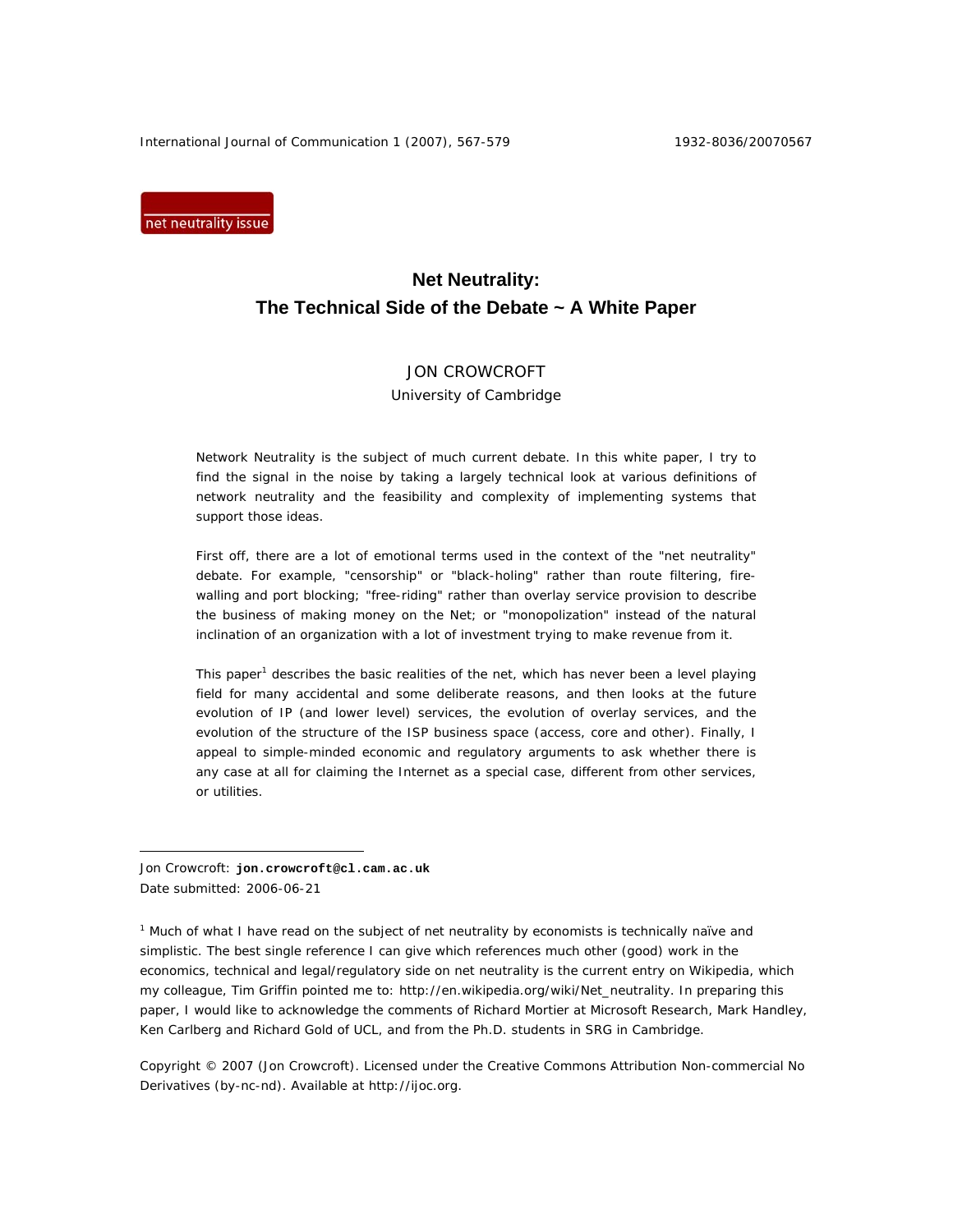### **I. Introduction**

Flan O'Brien, the celebrated Irish columnist wrote,

"Recently I referred briefly to a new type of telephone patented by the Research Bureau. It is designed to meet an urgent social requirement. Nearly everybody likes to have a telephone in the house, not so much for its utility (which is very dubious), but for the social standing it implies. A telephone on display in your house means that you have at least some 'friend' or 'friends' that there is somebody in the world who thinks it worthwhile to communicate with you."

The lesson we might draw from this is that even *no network at all* is of some value.

In reality, networks are very complex systems with many stakeholders. The OSI model<sup>2</sup> captures some of the subtlety by describing the relationships, both horizontal, between *peer* layers (e.g., physical, link, network, transport, application, etc.), and vertical, between *provider* and *consumer* layers. There are at least four layers and two end points, so the simplest system one might consider -- with only two computers and one physical link interconnecting them -- still has ten places where tussels can potentially occur (three service API interfaces at each end, and four peer-to-peer relationships). The OSI model was intended to enable multiple vendors of the various components and is embedded deeply within the Internet Architecture, which further complicates matters by permitting all sorts of recursive application of the architectural ideas, such as tunnels, proxies and protocol translators. The key word in the OSI model is *Open*, which is intended to convey the idea that the architecture admits of a level playing field for vendors of the various components, whether as hardware, software or services. Reality has proved somewhat different.

### **II. Discussion**

 $\overline{a}$ 

Let me try to illustrate the complexity and subtlety of the debate with a few, real stories from the last ten years of Internet Experience, each of which is chosen because it captures several facets of the problem space at once.

*Priority Rights*: Like many other people, I have 8Mbps Internet Access through an unbundled DSL broadband provider, which I share throughout my house using a \$50 router to provide 10/100 Ethernet and Wireless access to a server and the family's laptops and media centers. I don't secure the net with WEP keys and access control, since I use secure end systems with host firewalls and virus checkers, although the router runs some useful filters to lower the background nonsense. When my phone line went down for three weeks earlier this year, my kids found three neighbors with open WiFi access to their broadband lines (luckily all still working -- indeed one cable, and two different DSL providers, one

<sup>&</sup>lt;sup>2</sup> International Standards Organization (ISO) Open System Interconnection (OSI) model.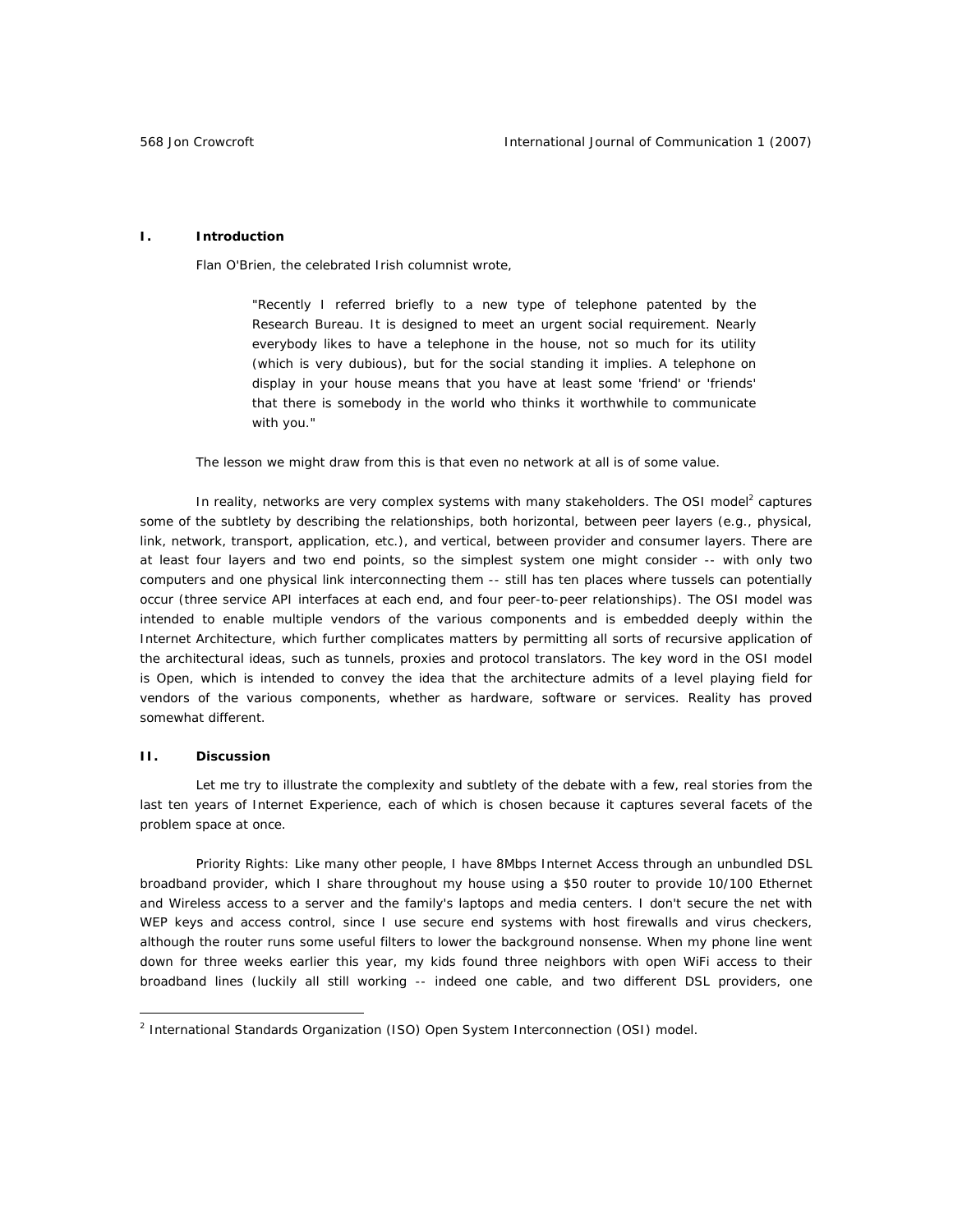bundled, and one unbundled). We asked our neighbors if it was OK to use their net<sup>3</sup> and they said "sure," but tellingly also admitted that this was because our usage would have no impact on their usage since they all used routers which implemented priority queues (see, for example, http://openwrt.org/). While their nets were open, they had all independently discovered that it was possible to set higher forwarding priority for their own packets than everyone else, thus being socially friendly at the same time as not giving up any resource they paid for.

We can unpack at least three lessons from this tale: firstly, it is literally child's play to build community wireless networks; secondly, it doesn't take technical experts to deploy priority services; thirdly, cooperation and selfishness are not necessarily orthogonal.

*Content Re-Distribution*: In the mid 1990s, the UK Academic Network provider, UKERNA, ran an experiment in usage charging for International Traffic. The goal was twofold: firstly, the charges might trickle down to real users and create a disincentive to misuse or similar carelessness in moving large amounts of data around unnecessarily; secondly, the goal was to raise more revenue to pay for upgrades to the international links. One important lesson from this experiment was that the second of these goals was far more successful than the first, however, another piece of the story is interesting.

A number of national research networks in Europe provided very large web proxy caches to create a positive alternative (lower latency and potentially higher throughput). At the same time, UKERNA allowed free access to web caches (very sensibly). However, other European countries (who had *not*} implemented the charging disincentive side of the story soon noticed that users in some UK universities were using their caches (especially in well provisioned areas with good UK connectivity such as Scandinavia). The Europeans rapidly introduced first priorities (better access for IP sources in their own Address Spaces (ASs) and eventually blocking of IP addresses outside their own networks.

*Data and Digital Mobile Phones*: I have a cell phone. It uses around 14kbps to carry voice, and provides a global service which is extremely pervasive and affordable. Indeed, there are more cell phones than Internet Hosts (2.5 billion active mobile phone numbers in the world at the time of writing). My cell phone provides data (GPRS, EDGE and 3G as it happens). The 3G service runs at around 384kbps in the UK, and seems to have pretty low latency -- I do not know the architecture of the backhaul network once the wireless segment of a route is terminated, but it seems to support pretty close to zero loss. I can run Skype or any vanilla VoIP system on this fairly easily. However, the volume and time tariff of the data service is set such that a normal pattern of voice calls made over it would cost more than the GSM service. This is fairly surreal (in fact, usually when I read my e-mail via my phone, I 'dial-up' over GSM as it is cheaper), but you can see that there are powerful reasons for the cellular network providers to stay in this regime for a while, or else have to explain a massive loss of revenue to their shareholders.

They key lesson here is that *legacy* service providers resist the pressure to become merely bit pipes.

 $\overline{a}$ 

<sup>3</sup> This is a UK legal requirement since recent precedents in *unauthorized* access to *open* WiFi nets being deemed an offence under the Misuse of Computers Act.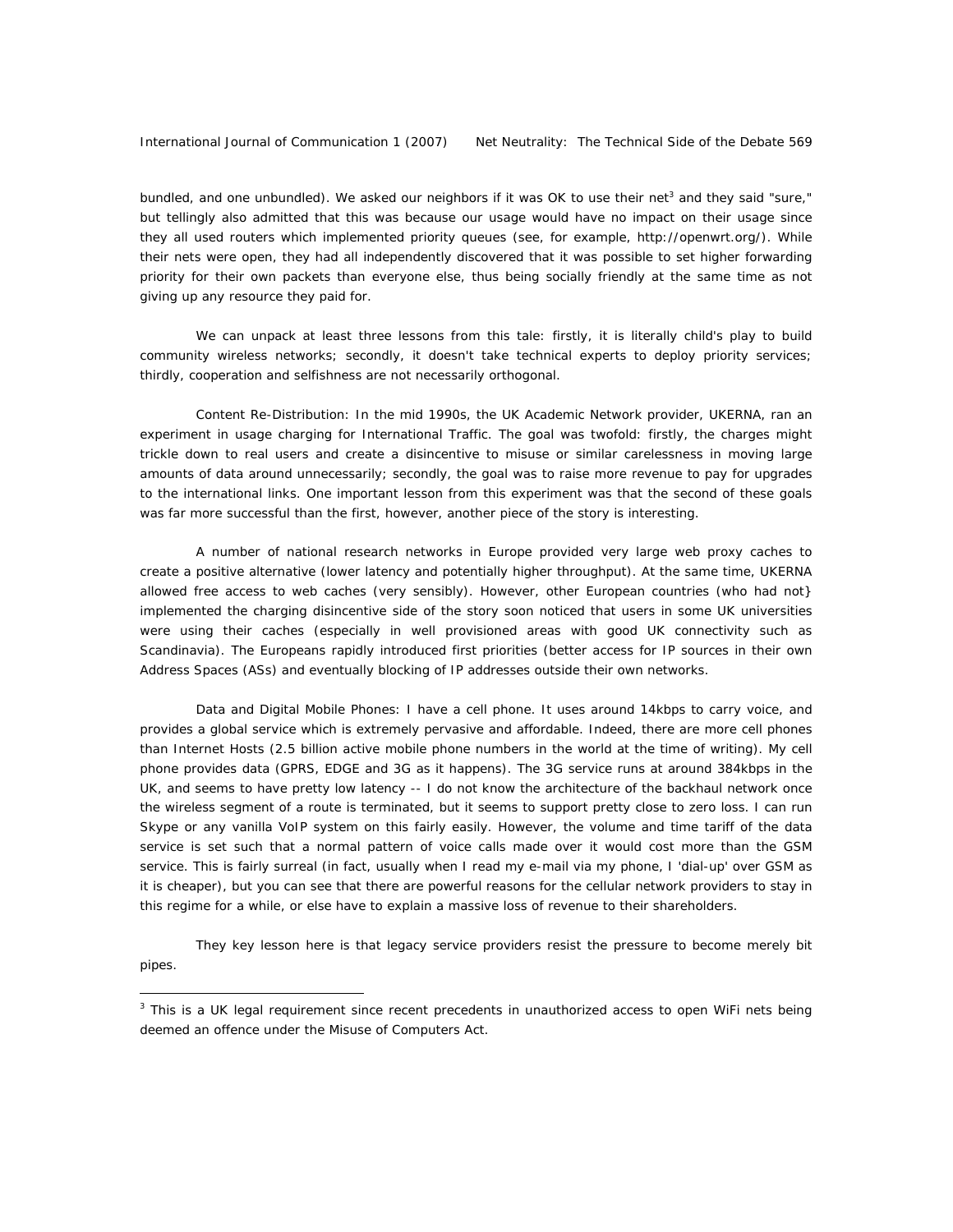*Digital TV and Fiber*: Another UK example is that, as part of the agreement its privatization, BT was explicitly *not* allowed to carry broadcast TV. At one point fairly recently they offered to put fiber to every home and office in the UK if this rule was relaxed, but the government regulator rejected this offer. The argument was that it might create a monopoly of Internet TV, despite the fact that digital TV was until recently a near (non-IP) monopoly in the UK, without the benefit of fiber everywhere. Indeed, the UK's current near-monopoly commercial digital TV provider owns the box in your house, the channel and a large part of the content too, whereas an Internet alternative would create a *pair* of vertical bundles which would compete, but would also allow arbitrary bandwidth access to all the other Internet TV content in the world.

There are several lessons to tease out here: infrastructure and bundles are incommensurable; secondly, the timescales for regulation may often be wrong (both too short and too long), and need constant revision, possibly requiring smart regulated markets<sup>4</sup> rather than fixed franchises.

*Preferential Treatment of Customers*: The (possibly anecdotal) story of why Strowger invented the automatic telephone exchange is famous, but worth repeating in this context. Strowger ran a funeral business. He suspected that a rival business in town was getting more customers because the telephone operator was the sister of the owner of the rival business, and when asked to connect a bereaved client to a funeral service, would, of course, choose her brother's phone line rather than Strowger's. He automated the bias out of the system.

One lesson here is that a biased service may be entirely innocent at one level, but cause problems at another.

### *Summing up*

 $\overline{a}$ 

Each of the preceding stories illustrates a different aspect of the neutrality argument, whether it is the basic IP service, an overlay service, a provider who owns a last mile and a distinct end-to-end legacy service like voice, or the bundling of content and service and network facilities. All of these arguments existed *before* the Internet existed, but the generality of the Internet allows for *convergence*, and the debate we are seeing is really just another result of the fallout of the final reality of convergence.<sup>5</sup>

In the rest of this paper I look at these aspects of the debate: the IP Service, including current and future evolution (section III); Access Networks (section IV); and Content and Bundling (section V). Finally, I discuss economic aspects briefly, and draw some conclusions (section VI).

<sup>&</sup>lt;sup>4</sup> As is the case with pollution credits and 3G spectrum resale markets.

<sup>&</sup>lt;sup>5</sup> "Convergence'' is a telecom term for the merging of telephony, television and data services onto a single infrastructure.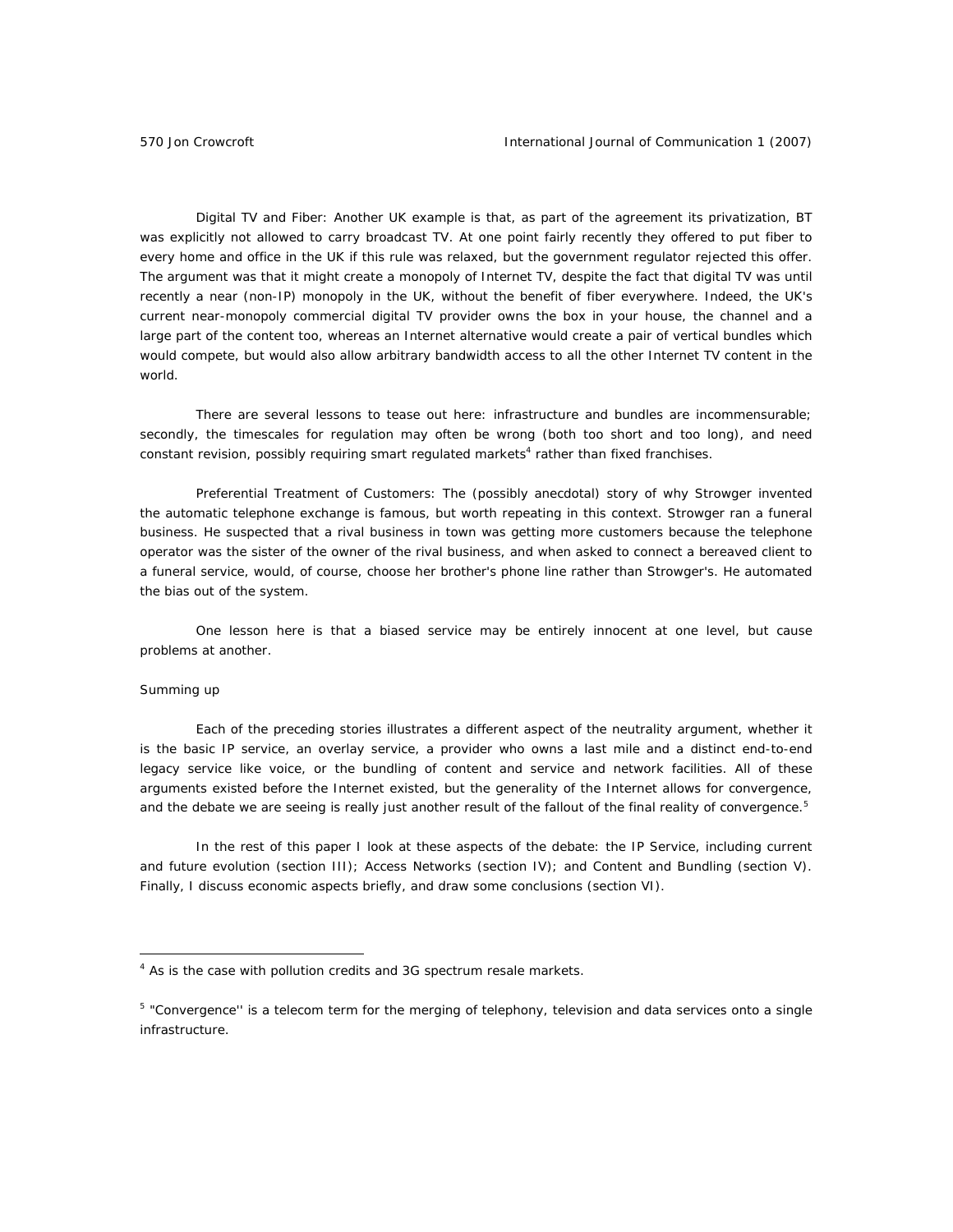### **III. IP Service: History and Evolution**

The Internet provides a Universal Service.<sup>6</sup> However, the service that IP provides is merely connectivity at the network layer, whereas the PSTN (in analog, digital and wireless forms) also specifies delay bounds, minimum capacity, and availability. Parts of the Internet are engineered to provide resources (link speeds) that exceed the needs of new applications, but it is not part of the service or protocol specification, nor is there a forum for agreeing what might be such a part of a service, since *services and protocols are dealt with by different communities*, unlike the combination offered by the ITU.

Recently, there have been a number of concerns about the future evolution of what I might term the Universal IP Service. It has become apparent that for a variety of reasons, the core *connectivity* service is not as Universal as once thought. This is usually to do with security concerns (e.g., about appropriate content or activities) where there are differences across organizations about what is appropriate. Sometimes the IP level connectivity is there, but higher level mechanisms prevent access to sites (e.g., firewalls blocking transport ports). Sometimes, for performance reasons, such filtering is more easily done simply by blocking IP addresses. Sites sourcing much spam or DDoS attacks<sup>7</sup>, or other malicious traffic may be black-holed<sup>8</sup> by providers, despite the fact that the cause might involve exploits of an "innocent'' users' vulnerable machines. This leads to a great deal of work in ISPs' call centers, handling requests from these users to be "re-connected.'' In the PSTN, it is much harder for a provider to disconnect a user or exchange unilaterally, without due warning, due to the legal obligations on them to provide, at least, emergency phone call services.

### *A. IP Service: History*

The Internet has been around for 30 years, and the core best effort IP service interconnects around 1 billion devices in the world today. There are a large number of corporate, private and government Intranets, as well as a significant number of interconnected commercial Internet Service Providers (ISPs), which inter-work at the lowest common denominator level, which is to say that connectionless Internet datagram packets can be routed from end system to end system through a collection of intra-domain and inter-domain routers (and associated firewalls, NATs and other devices).

From the very first, the optimizations in routers driven by the statelessness of the IP level has meant that it is hard to introduce enhancements to the core service model such as Quality of Service

 $\overline{a}$ 

<sup>&</sup>lt;sup>6</sup> "Universal Service" is an ITU term for the minimum set of functions that all public telephony providers must provide within and between their networks, just as the Public Switched Telephone Network (PSTN) provides a Universal Service.

<sup>&</sup>lt;sup>7</sup> Distributed Denial of Service (DDoS) attacks occur when multiple coordinated calls flood the bandwidth or resources of a target a system (e.g., a website server).

<sup>&</sup>lt;sup>8</sup> Traffic is simply dropped.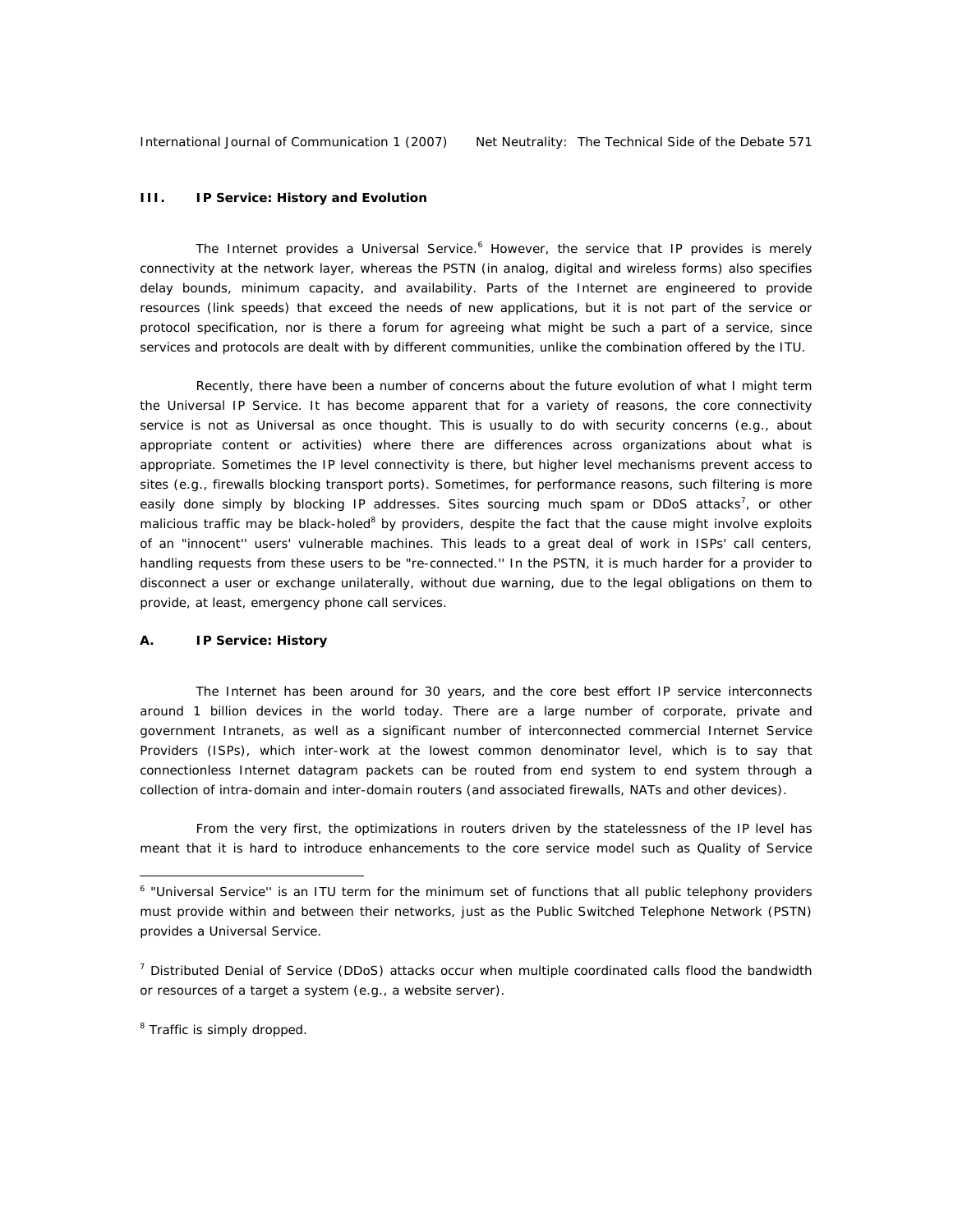(QoS). The scale of the system is such that now that any alteration to the model must retain backwards compatibility for a significant period. Examples of enhancements such as multicast, Mobile IP and IPv6 succeed or fail on the ability of the new feature to work in parallel with the existing services.

The core service model supports a very simple definition of performance, which is to say that there is none. Instead, it is implicit in provisioning in each segment of the network (and varies with time, and with source/destination) what basic performance one might see. As the Internet evolved, efforts concentrated on maintaining core connectivity with a low cost method to allow applications to co-exist in a shared resource that was based on congestion avoidance and control by end systems. Over time, managing connectivity and congestion in the face of a globally growing net has been met with increasing complexity that generally shows up in two places: (1) Below IP: mapping packets onto various link technologies; and (2) Above IP: in transport (TCP, RTP/UDP) and application (HTTP, P2P<sup>9</sup>) protocols. In addition, a number of practical middle box services have appeared which intermediate network access. Historically, these go back to gateways between different protocol worlds. Now they are used to provide programmatic ways of controlling access between heterogeneous segments of the net for a variety of reasons.

Technology moves on, and as it does, it diffuses through the research, academic, and then commercial networks. This process of innovation is continuous, and has an impact on services.

One of the key areas of evolution in terms of differences between ISPs has been that of Service Level Agreements (SLAs): Many ISPs offer statistical guarantees of performance (above and beyond a simple bland statement of "Best Effort"). For example, zero packet loss is offered by some tier-1 ISPs, while 95th percentile delay guarantees are given by others. Few offer this to traffic transiting to other ISPs. Inevitably, there is a tendency, under competition, to "level up" to the better offerings, as tools for provisioning and traffic engineering become more widely available, and as capacity prices have continued to fall, making the feasibility of pure statistical multiplexing based guarantees easier to achieve (even for VoIP traffic). However, there is little evidence of anyone using the same techniques to "level down'' - indeed, the sheer numbers of ISPs (e.g., 300+ in the UK alone peering at the LINX) means that any such effort is doomed to lose customers to competitors quickly.

This type of economic dynamic (introduction of new services piecemeal, followed by widespread adoption) seems to have been missed by many commentators on net neutrality.

Next, I describe some of the current realities of the net, which has never been a level playing field for many accidental and some deliberate reasons.

The Internet was never really a level playing field. Recently, many areas of the Internet have tilted so far as to stress the system a little, but the idea that the network is innately fair (for whatever definition of fairness you wish to choose, whether proportional, max/min, or other), is fairly bogus. Some examples of accidental favoritism, effectively wired into the Internet Protocol Suite, include:

 $\overline{a}$ 

<sup>&</sup>lt;sup>9</sup> Peer-to-peer.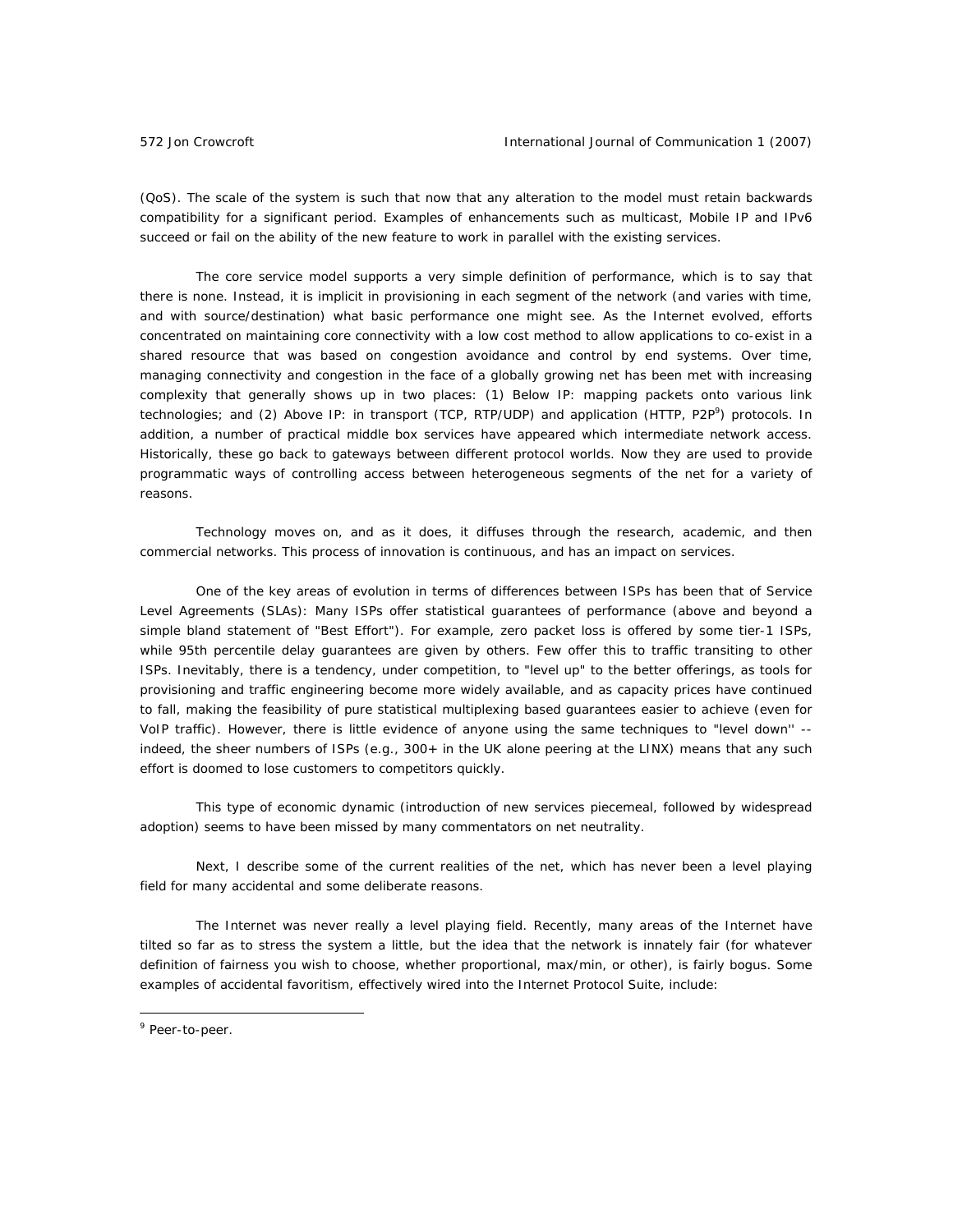- *End-to-end service*: Most traditional Internet applications run on TCP. The throughput you get from TCP depends crucially on (at least) four constraints. First, your bottleneck capacity may be the link speed or system I/O capacity on either end of the connection. Second, the throughput is limited by any other user's TCP flows traversing a shared bottleneck. Third, your capacity is a function of advertised window size, maximum segment size (MSS), and so on. Finally, and most arbitrarily, your capacity is a function of the round trip time and packet loss probability on a link (the latter may simply be a function of the other users' load, but not always). The dependence on round trip time is inverse: the further you are from a sender, the less capacity you get.
- *Inter-domain Routing*: The Internet is rich in numbers of service providers. To reach a site on another service provider's net, your traffic must traverse at least 1 border router. This introduces additional delay, but also, if the path (as often is the case) traverses multiple ISPs, it may be that the return path is not the same. This has a different effect on your traffic than others (e.g., users in the far end's domain, or at different intermediate ISPs). This is not directly intentional -- it is a side effect of the business relationships of ISPs: they are not targeting *you* personally.
- *NATs* (Network Address Translation): We are all too well aware of the whole middle-box debate, so I will not rehearse it here. However, I would say that anyone behind a NAT is not providing a service, so they are not on a level playing field.
- *Firewalls*: I guess the division of the Internet into those places reachable by a first TCP SYN packet to port X, and those not, is another form of balkanization. Of course, the network can always route around damage, but the net-cost of having to implement the superset of damage-avoidance rules may make it infeasible for most mortal users.
- *Proxies*: Caches, as I explained above, are put there to distribute load, and improve users' experience in terms of download delay (in fact, caches are simply a precursor to p2p and torrent ideas). However, caches (and many replication systems) implement rules to control the performance seen by the overall set of users. Indeed, many popular news and software distribution websites now implement *admission control* algorithms to control the perceived performance. The net effect is that users during a "slashdot'' event, see messages that are analogous to call blocking in under-provisioned (or overloaded, e.g., during flash crowd) telephone networks.

What happens when favoritism, or differentiation, is made a network layer first class service? Let us look at that next.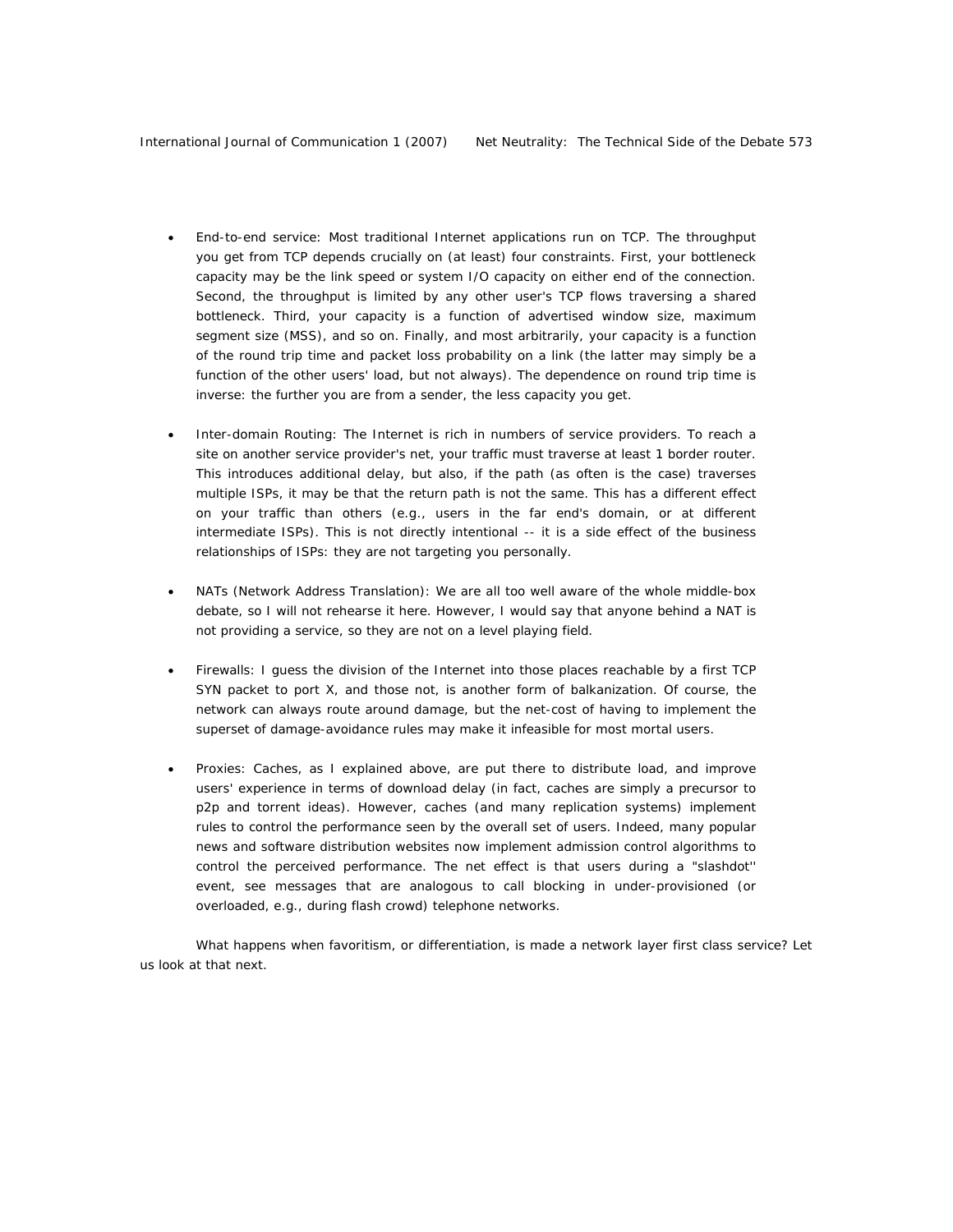### *B. IP Service: Evolution*

The basic IP service has no real definition (well, there is a definition of Best Effort as part of the Per-Hop Behaviour (PHB) but this doesn't define an end-to-end service). However, many ISPs and some Internet Exchange Points define Service Level Agreements (SLAs) which derive from related thinking in telecom networks of yore. In circuit markets, you buy facilities to connect points with certain characteristics. For example:

- *Isolation*: My traffic is not impacted at all by yours.
- *Protection*: My circuit is backed up to the nth degree by failover paths.
- *Throughput*: I get the capacity I pay for, point-to-point (see later, end-to-end).
- *Delay*: Whatever pattern of packet timings I send with is preserved (i.e., jitter) at the far end, and I see non time-varying delay.

The generality of the Internet has led away from a purely TCP-based (and associated Best Effort tolerant) applications. Now we have a very significant and growing number of users of network applications such as VoIP, IPTV, videoconferencing and networked games. Note that each of these applications has user expectations associated both with performance, *and* with being charged. We are not averse to paying for phone calls, for watching some TV programs, for being charged a lot for (legacy ISDN) videoconferencing, or for paying to be in a game (or even for objects in the game). Internet users now expect to see some of the properties of circuits.

A number of technologies have emerged to support services that look a bit like circuits in the Internet, although most are only deployed within a single ISP, and often, mainly for corporate customers so far.

*Differentiation*: The IETF community has been struggling with a variety of concepts for introducing Quality of Service mechanisms to the Internet for 15 years or more. The IETF has been steadily tracked by the research community working on better signaling, admission control, and fair queuing algorithms, as well as simplifications of models that allow for ideas such as core-stateless fair queuing, and measurement- and probe-based admission control. Fairly recently, the IETF also was directly trying to address provisioning of priority services for emergency use of the Internet. Finally, we have a simple, but effective technique, which some ISPs have deployed, principally (as far as this writer is aware) to support the legacy services on IP such as VPNs and VoIP backbones for a national telephony service. However, these are good proofs of concept and there are plenty of customers interested in more dynamic service enhancements.

*Provisioning*: Any technology for QoS assurance of any kind is deployed coupled with a detailed knowledge of the topology of the network, the workload and traffic matrix, and its variation over the day,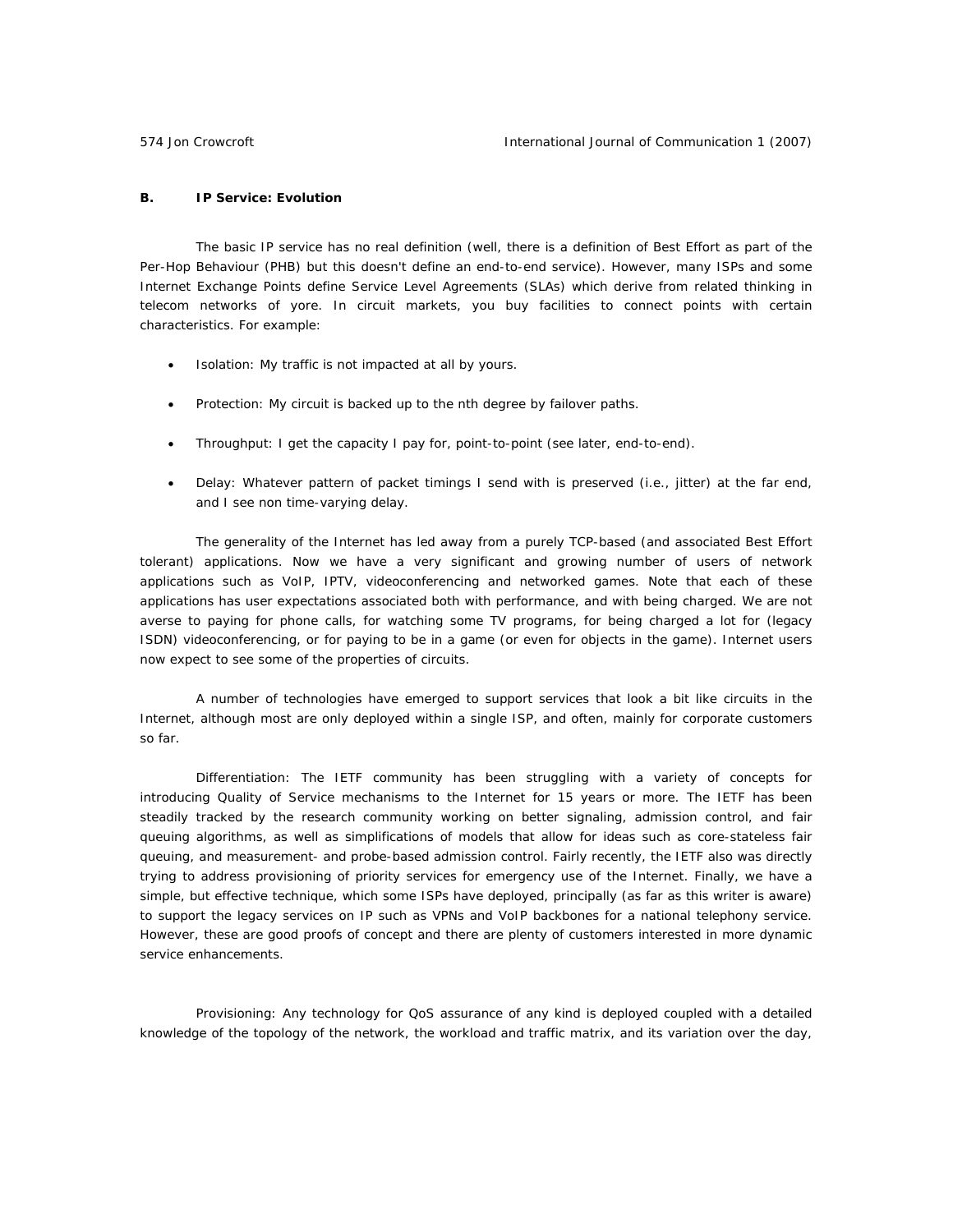and a detailed model of all source behaviors. These are then fed into some provisioning model which also contains the traffic engineering mechanisms that the ISP is deploying. This could be based on a tool such as network algebra<sup>10</sup> or an emulation or simulation that is used to compute whether a new user or service can be admitted. The timescales of this are rather different than what was used in traditional admission control for telephone calls, but that is because we have more headroom in today's networks, and we have better tools to comprehend aggregate behaviors in the core.

Note that in the previous discussion I used the word *core*. Of course, the Internet as a whole has no core. It is built out of many Address Spaces (ASs) by many ISPs. Each may have a core network and may use intra-domain provisioning, but the case for inter-domain QoS has yet to be solved.

In the broader global scope, several proposals have been around for a while, including the old Internet 2 and Abilene idea of Brokers, extensions to BGP, and even the use of int-serv/RSVP to allocate inter-domain slices within which differentiation is done. All of this is subject of future work (or breakthroughs!). The inter-domain space is largely "valley free,'' which means that paths traverse up and down the ISPs in a hierarchy of tiers. So in some sense, one could imagine a "core'' at the AS level - however, tools to reason about performance at this level are not yet available even in research.

*Horizontal relationships*: As has been observed by BGP experts, the inter-domain routing space has evolved to support a number of business models relating the ISPs either side of a border (and by implication, further afield). Usually, the dominant relations are termed: customer/provider and peering. There are other more complex ones, rarely published.

*Vertical Relationships*: Application Service Providers and Content Service Providers may have a wholesale relationship with ISPs. For example, a typical content acceleration service has to acquire rack space in data centers, typically co-located with higher tier ISPs' points of presence (POPs). The price for the rack space plus capacity (and other hidden benefits such as secure power supplies, reliable air conditioning, anti-DDoS systems, etc.) may be priced as a bundle. Indeed, buying redundant Internet access for reliability as well as performance (load balancing and lower latency access by having multiple sites around the world) may warrant a bulk discount. However, such agreements are rarely, if ever, published.

In summary, therefore, not all customers are equal.

 $\overline{a}$ 

Piecewise deployments can be seen as potentially applicable to other changes to the core IP service model, such as:

• *Security*: As hinted above, some ISPs provide firewall services in addition to Network Address Translation (NATs) to protect users from unwanted access. In some cases this

<sup>10</sup> See, for example, Le Boudec, J. and P. Thiran (2001) *Network Calculus: A Theory of Deterministic Queuing Systems for the Internet*, Springer LNCS, 2001; or, Cruz, R. (1991) "A Calculus for Network Delay," IEEE Transactions on Information Theory 37 (1): 114-141, January 1991.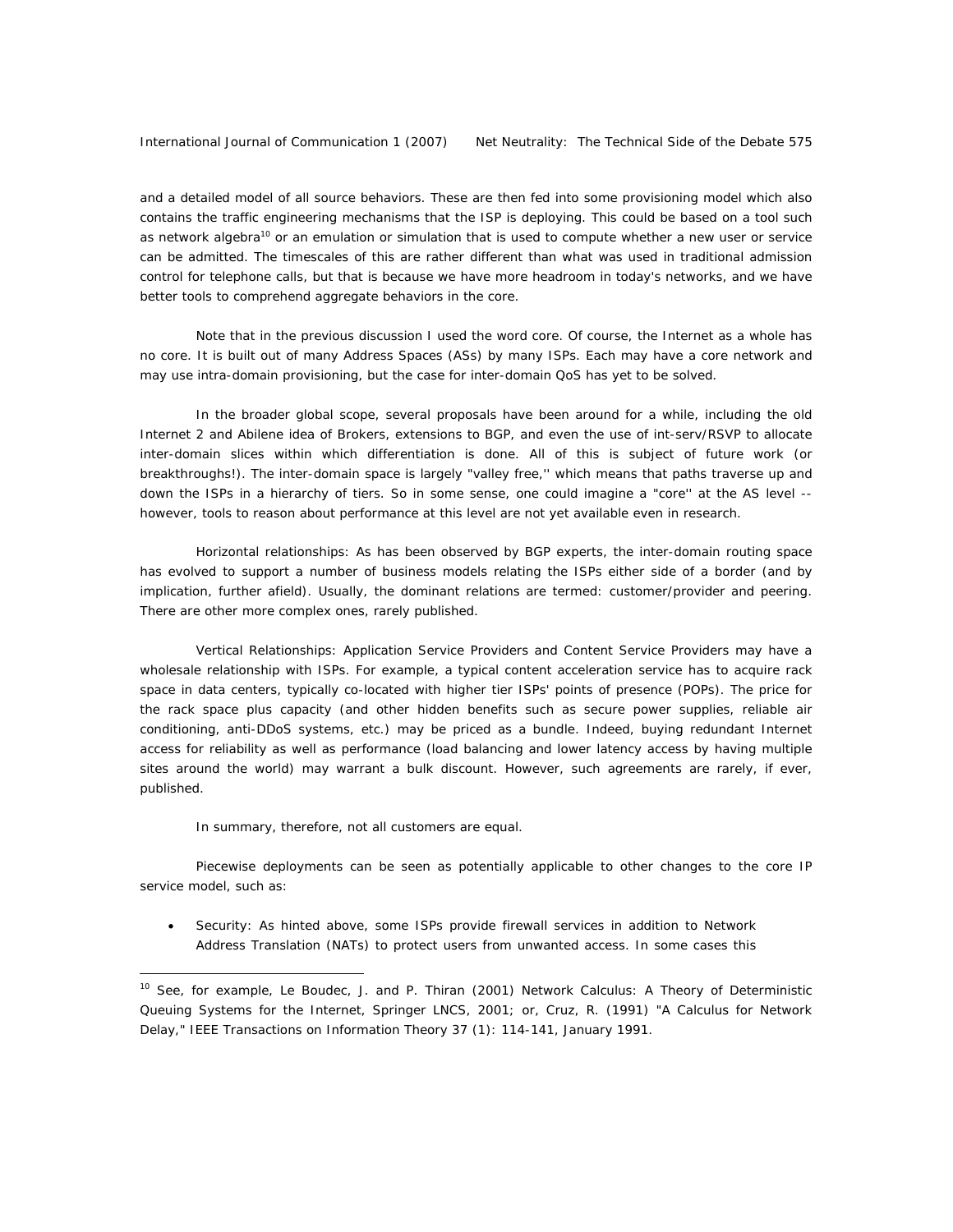may go further and include black-holing of sources of SPAM, and of DDoS attacks (sometimes only on request). The idea of providing more sophisticated security services (e.g., signed/authenticated and approved system distribution for sites) is already common place in private networks, and one can imagine ISPs requiring (and providing) approved systems and system patches to remove vulnerabilities (especially ones demonstrated to allow other sites to own and misuse a customer's machines).

- *Mobility*: The last few years has seen the emergence of Wireless ISPs (WISPs), offering pay-per-use wireless hotspots. Quite a few of these provide *roaming* arrangements, whereby credit on one service can be used on another.
- *Multicast*: IPTV is starting to take off with content problems being resolved, and net performance finally exceeding the threshold necessary to offer reasonable quality realtime TV. However, some live events may be of primary interest to large groups, and we may see pay-per-use IP multicast finally take off. On the other hand, P2P TV is also emerging as a model which doesn't stretch the ISP at all, but meets end-user requirements provided enough up-link capacity is available from participating customers. The ISP might in either case, broker the content and rights.

The key argument in the neutrality debate about differentiation lies in the question: does one level up or down? When offering a new service with higher performance, clearly any serious business will price and provision things so that the lower tariff offers lower performance. But what is the trend? Is the additional income used to provide more capacity so that the "poor'' do better, while the "rich'' do even better? Or is the capacity shared in a different way, so the rich win at the "expense'' of the poor? The jury is out, but you can bet your life it is a zero sum game at any instant.

## **IV. Access Networks**

An entirely different version of the net neutrality debate concerns the access network. Here, there is some evidence that we are re-playing the arguments that led to the divestiture of AT&T all those years ago. It is worth remarking that the competition in local loop in different parts of the world varies enormously, and so one has to be very careful whether this is really a general debate, or one that reflects lack of competition in the local loop. As I hinted in the introduction, this sort of debate can also be held concerning wide area wireless (cellular) access, and has been noted in the previous section, it could also apply to WiFi pay-per-use hotspots.

Legacy services with vertical bundles (e.g.,, the PSTN, with phone line which happens also to be the last mile access for IP and cable TV) are crucial to many users of the Internet. The operators who own these local loops are quite heavily regulated in many parts of the world, in terms of telephony, and in terms of allowing competition access to the *exchange* end (or *head end* in the cable case) of the lines. Whether the line/access are bundled or unbundled is crucial.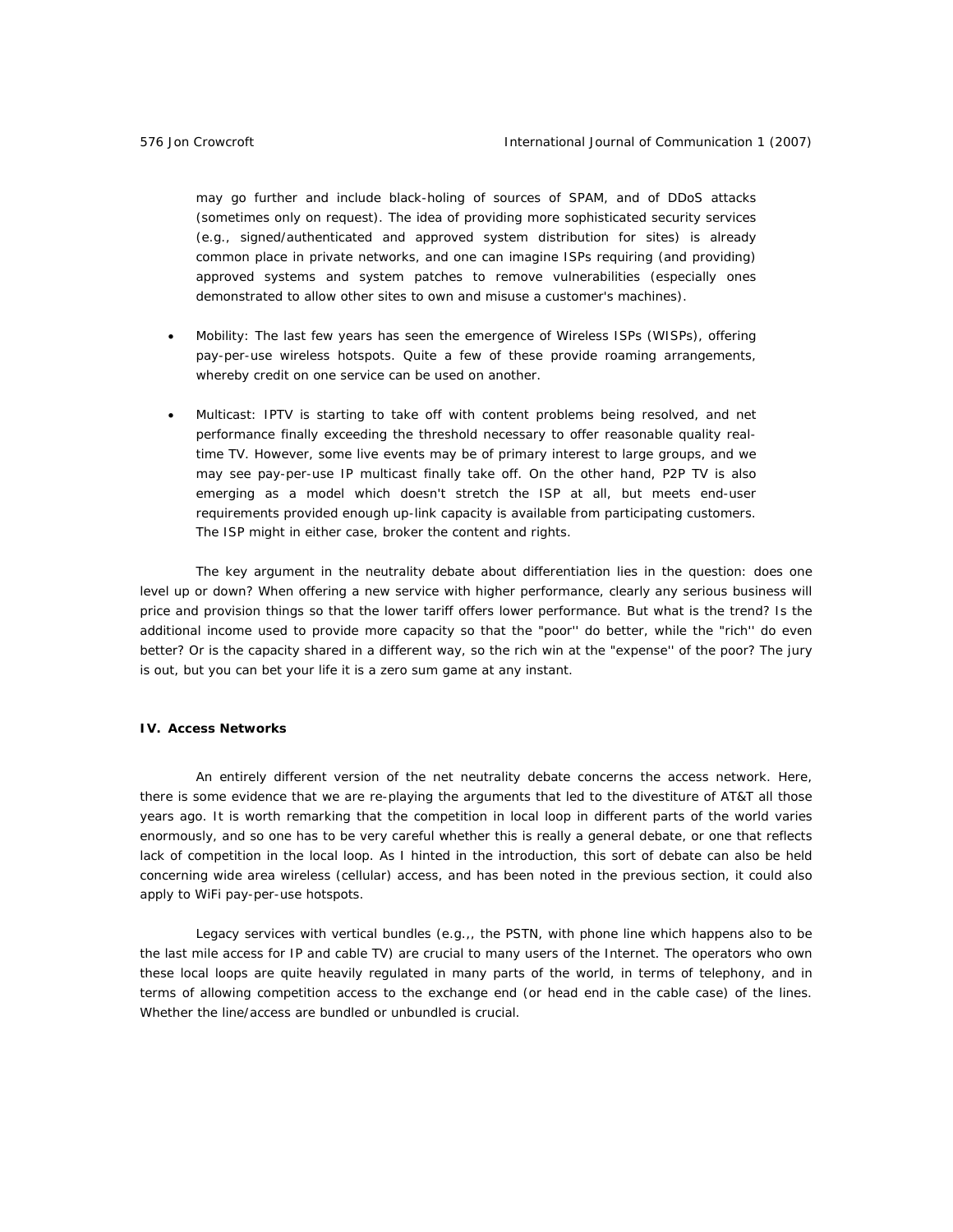International Journal of Communication 1 (2007) Net Neutrality: The Technical Side of the Debate 577

The costs associated with maintaining 100s of millions of phone lines are quite high. The cost of deploying ever increasing speed DSL kit at the exchange ends is also high, and many incumbents would like to offset this by increasing charges. The cost of providing an alternative is also high, although fixed wireless broadband is a possibility looming on the horizon, as is the replacement of the entire access net with fiber in highly developed parts of the world such as Korea and Japan.

However, if the operator that owns the last mile also still owns significant long haul networks, and wishes to capitalize on both, there is a strong incentive to provide some modest level of *walled garden* by offering improved access link speed, provided some bundle of higher level service is subscribed to. This is entirely familiar to telephone users, digital TV users, and cellular telephone subscribers.<sup>11</sup>

The real question here is whether the last mile needs to be regulated, for example when there is a near monopoly *and* the provider behaves monopolistically. If that occurs, regulation can ensure performance and bundles are transparently measurable and priced, and alternatives (or potential alternatives) are evaluated on a level playing field by regulators and understood by consumers. This is one area where it seems to me the current regulatory frameworks (especially where this writer works, in the UK) have many of the right components, and there may not need to be any new definitions of neutrality. The Internet is just another service using these potential bottleneck facilities.

## **V. Content and Bundling - Overlay Services**

 $\overline{a}$ 

One of the grand challenges to net neutrality noted by a number of companies in the U.S. net neutrality debates is the concern that some ISPs might seek to block or lower performance to certain applications *en masse*. The statements made by some ISPs implied that overlay services that are crucial to many users of services such as VoIP and Web Search engines (specific examples of course being Skype and Google) were *free riding*.

This emotive term was used almost certainly by marketing people, since it has connotations of illegal file sharing and piracy. However, most large scale overlay systems buy significant quantities of Internet access at very high speed, and (more importantly) buy it from many ISPs in data centers in POPs (as discussed in the previous section) so that they can offer a global application service. In other words, they are not riding for free at all. Nevertheless they make a lot of money, and ISPs that only offer IP packet transport are unsurprisingly jealous of that revenue.

Let us think about that for a bit because it is really quite amusing. An ISP is not forbidden from also being a content service provider (modulo certain special cases such as the BT TV example I mentioned earlier). An ISP that has data centers could build its own VoIP call-out service, and its own search engines. Indeed, it might be able to pinpoint "click-through'' far more accurately than a

<sup>11</sup> It is worth noting that the regulatory/industry situation is *very* different in Europe, the U.S. and Asia with regard to joint versus separate ownership of access and core networks, which also leads to confusion in this part of the debate.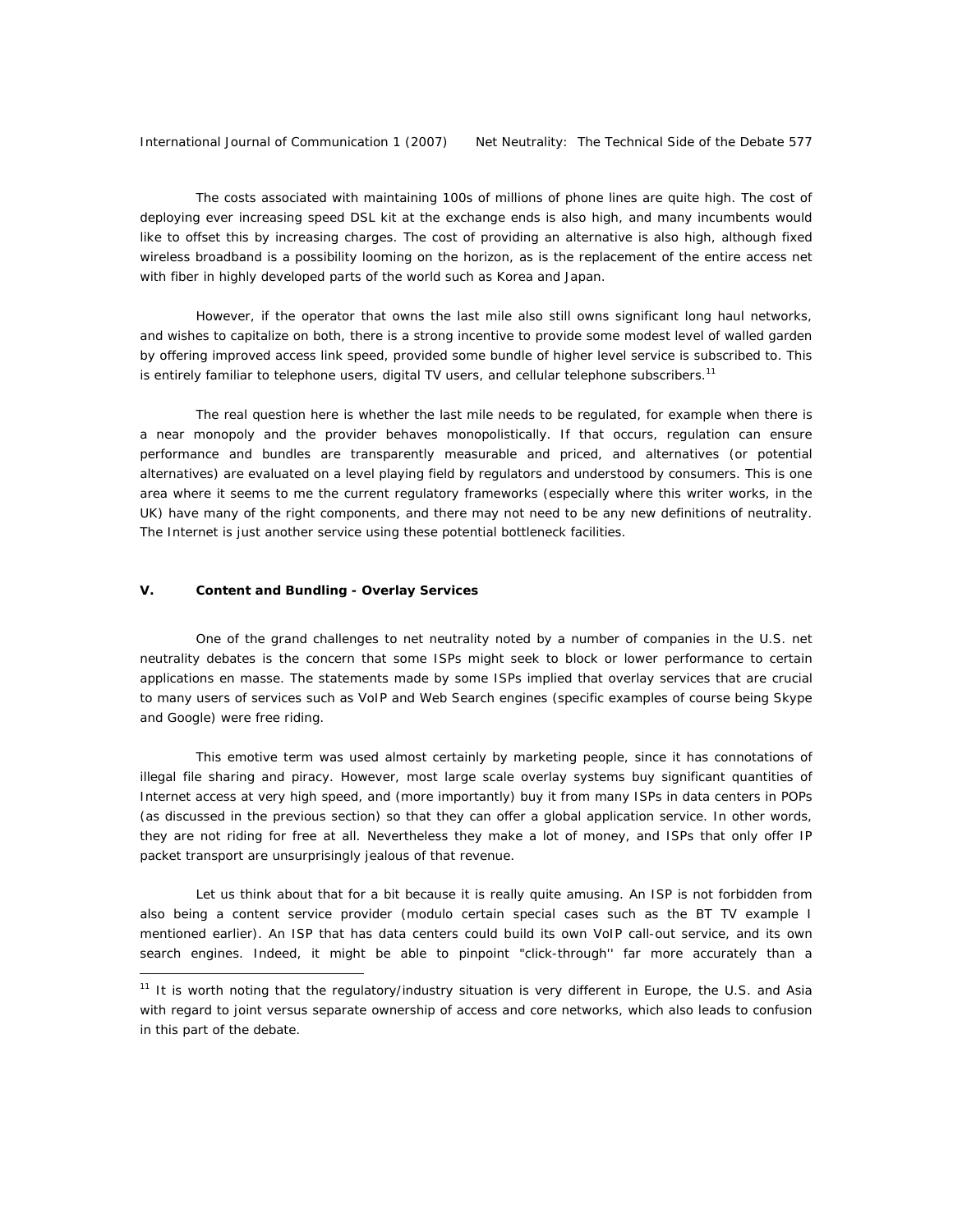search/lookup service at lower cost simply by monitoring network access patterns. However, what is the effect of "taxing'' the profit from overlay service providers? Well there are two possible outcomes: firstly, the service cost is passed on to the consumer (and the net profit decreases); or the service provider leaves the network (analogous to Google not indexing Belgian Newspapers as per a recent event). The effect is to *damage* the ISPs core business. The point is that there *is already a value chain* between clients, websites and search engines, and between broadband Internet clients and VoIP service providers and the ISP. The profit made by the overlays is *not independent* of the profit made by an ISP. Of course if the ISP is not making a profit, and the customers are, then the ISP should simply raise its prices transparently. Why would you want the market not to be free? The fact that they don't raise prices, and some ISPs don't make a profit speaks to some other problem.

A completely separate neutrality argument arises concerning the different kinds of content filtering, or *censorship* carried out at various levels (IP and above, e.g., by search engines) in different parts of the world. Technically, I do not feel competent to comment on this, but I would observe simply that the same rules are applied to postal service (e.g., for books, DVDs etc), and that the customer can work around those rules but takes the risk of breaking the law. Most cases I have read about in this area are merely reasonable observance of local variation in what is legal (e.g., pornography laws in the UK are more strict than most of the rest of Europe, holocaust denial is illegal in several, but not all countries in Europe, etc.).

## **VI. Economics and Neutrality**

Many of the economists arguing about neutrality have observed that the Internet has been an engine for innovation unsurpassed by earlier playgrounds. The consumer has seen a remarkable improvement in wealth through expanded services, increased performance *and* cost reductions all at the same time.

The neutrality proponents argue that the role of the Internet as a platform for innovation is good and needs to be preserved, but the neutrality opponents argue that we are reaching the limits of this part of the Internet evolution. As with other industries (e.g., the car tire industry), after a period of quality improving evolution, one sees a shift to process engineering, where optimization focuses on the details of how a service is operated, rather than discovering whole new service offerings.

This matches our experience in the lower layers, where the core IP service saw a fair amount of evolution in the 1980s and very early 1990s, but then the action moved on up the stack to TCP and RTP/UDP evolution, and eventually HTTP and Web Service evolution, and now on to multi-party application evolution (e.g., P2P, games, etc).

Now that the Internet has grown up, determining how valuable preserving the ability to innovate further is difficult. What further innovations are of greatest value to consumers? To the economy? What is the replacement of digital TV by IPTV worth, or VoIP instead of GSM? Or P2P movie distribution instead of Netflix?